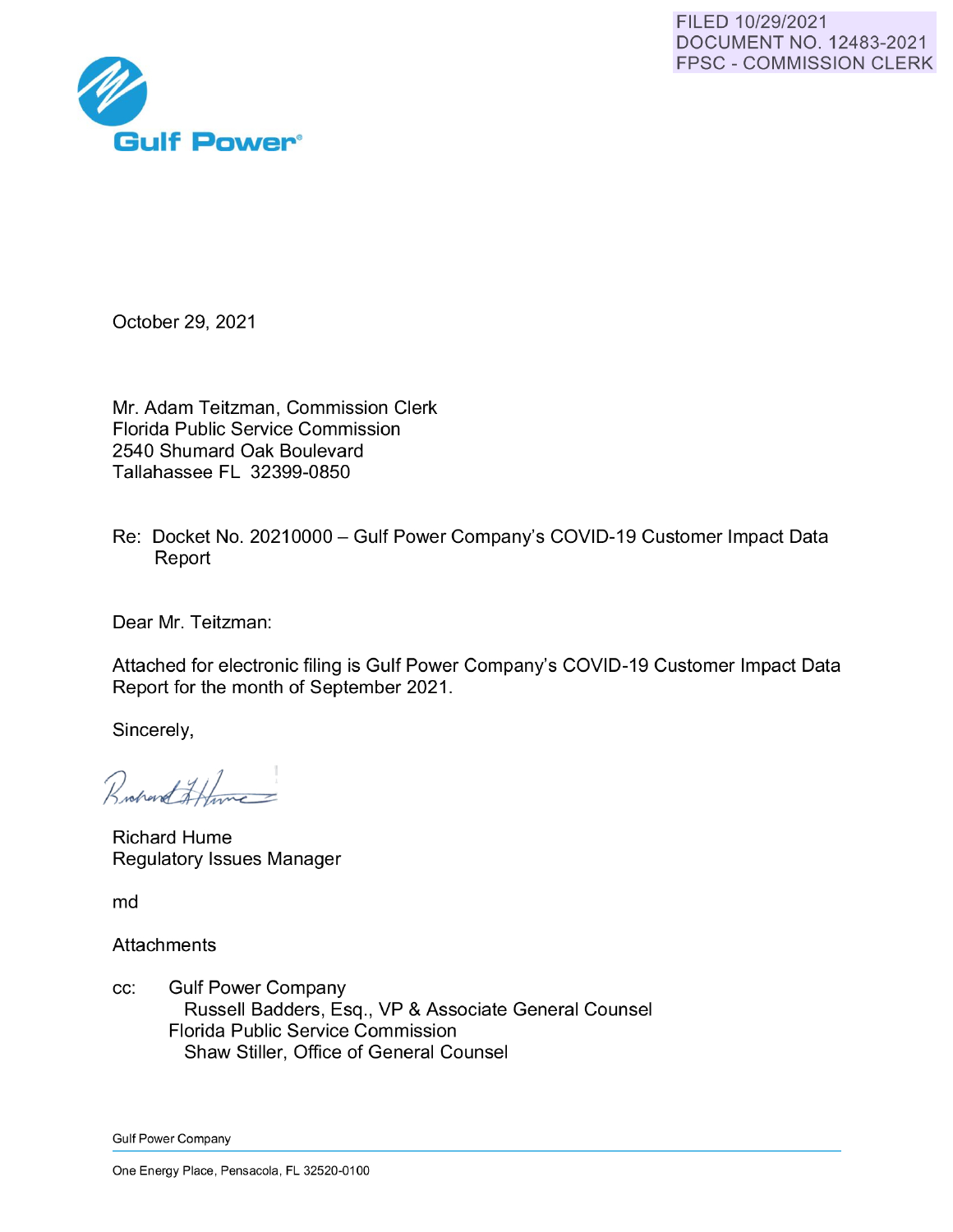**Utility:** Gulf Power Company

## **Reporting Month:** September 2021

*The report should include data as of the last day of reporting month and is due by the last day of the following month*

| <b>Delinquent Accounts</b>              |                        |                               |  |  |
|-----------------------------------------|------------------------|-------------------------------|--|--|
| Number of Accounts 60 -89 days past due | <b>Reporting Month</b> | Prior Year Month <sup>2</sup> |  |  |
| Residential                             | 2.514                  | 9.958                         |  |  |
| Commercial / Industrial                 | 279                    | 695                           |  |  |
| Number of Accounts 90+ days past due    | <b>Reporting Month</b> | <b>Prior Year Month</b>       |  |  |
| Residential                             | 2,006                  | 18,959                        |  |  |
| Commercial / Industrial                 | 335                    | 1.930                         |  |  |

<sup>1</sup> Unique active accounts with age categorization by age of the account's oldest arrears balance (e.g., if an account has a 30, 60, and 90+ arrears balance, the account will show only once and in the 90+ category).

 $<sup>2</sup>$  Prior year month reflects the COVID-19 impact to delinquent accounts resulting from financial hardship coupled with suspension of collections in</sup> response to the pandemic.

| <b>Amount in Arrears</b>    |  |                        |  |                                      |
|-----------------------------|--|------------------------|--|--------------------------------------|
| Amount 60 -89 days past due |  | <b>Reporting Month</b> |  | <b>Prior Year Month</b> <sup>4</sup> |
| Residential                 |  | 331,312                |  | 4,839,506                            |
| Commercial / Industrial     |  | 109,604                |  | 743,671                              |
| Amount 90+ days past due    |  | <b>Reporting Month</b> |  | <b>Prior Year Month</b> <sup>4</sup> |
| Residential                 |  | 697,962                |  | 8,674,490                            |
| Commercial / Industrial     |  | 295,616                |  | 1,429,784                            |

 $3$  Total active arrear balances are based on the aging of the arrears (e.g., a 90+ account in the "delinquent account" section can have balances showing in both the 60-89 aging category and the 90+ aging category).

4 Prior year month reflects the COVID-19 impact to receivables resulting from financial hardship coupled with suspension of collections in response to the pandemic.

| <b>Payment Arrangements</b>                                 |                        |                                            |  |  |
|-------------------------------------------------------------|------------------------|--------------------------------------------|--|--|
| Number of Payment Arrangements <sup>5</sup>                 | <b>Reporting Month</b> | March 2020 through Current<br>(cumulative) |  |  |
| Residential                                                 | 2,530                  | 96,354                                     |  |  |
| Commercial / Industrial                                     | 84                     | 2,019                                      |  |  |
| <b>Average Duration of Payment Arrangement</b> <sup>6</sup> | <b>Reporting Month</b> |                                            |  |  |
| Residential                                                 | 36                     |                                            |  |  |
| Commercial / Industrial                                     | 44                     |                                            |  |  |
| Percent of Customers Under a Payment Arrangement '          | <b>Reporting Month</b> |                                            |  |  |
| Residential <sup>8</sup>                                    | 0.93%                  |                                            |  |  |
| Commercial / Industrial                                     | $0.24\%$               |                                            |  |  |

 $<sup>5</sup>$  Total payment arrangements granted through all channels during the reporting month and cumulative.</sup>

 $<sup>6</sup>$  Average duration in days of total payment arrangements granted through all channels.</sup>

 $<sup>7</sup>$  All active payment arrangements as of the final day of the reporting month divided by the number of active accounts.</sup>

 $8$  Number of residential customers under a payment arrangement/total number of residential customers.

<sup>9</sup> Number of commercial-industrial customers under a payment arrangement/total number of commercial-industrial customers.